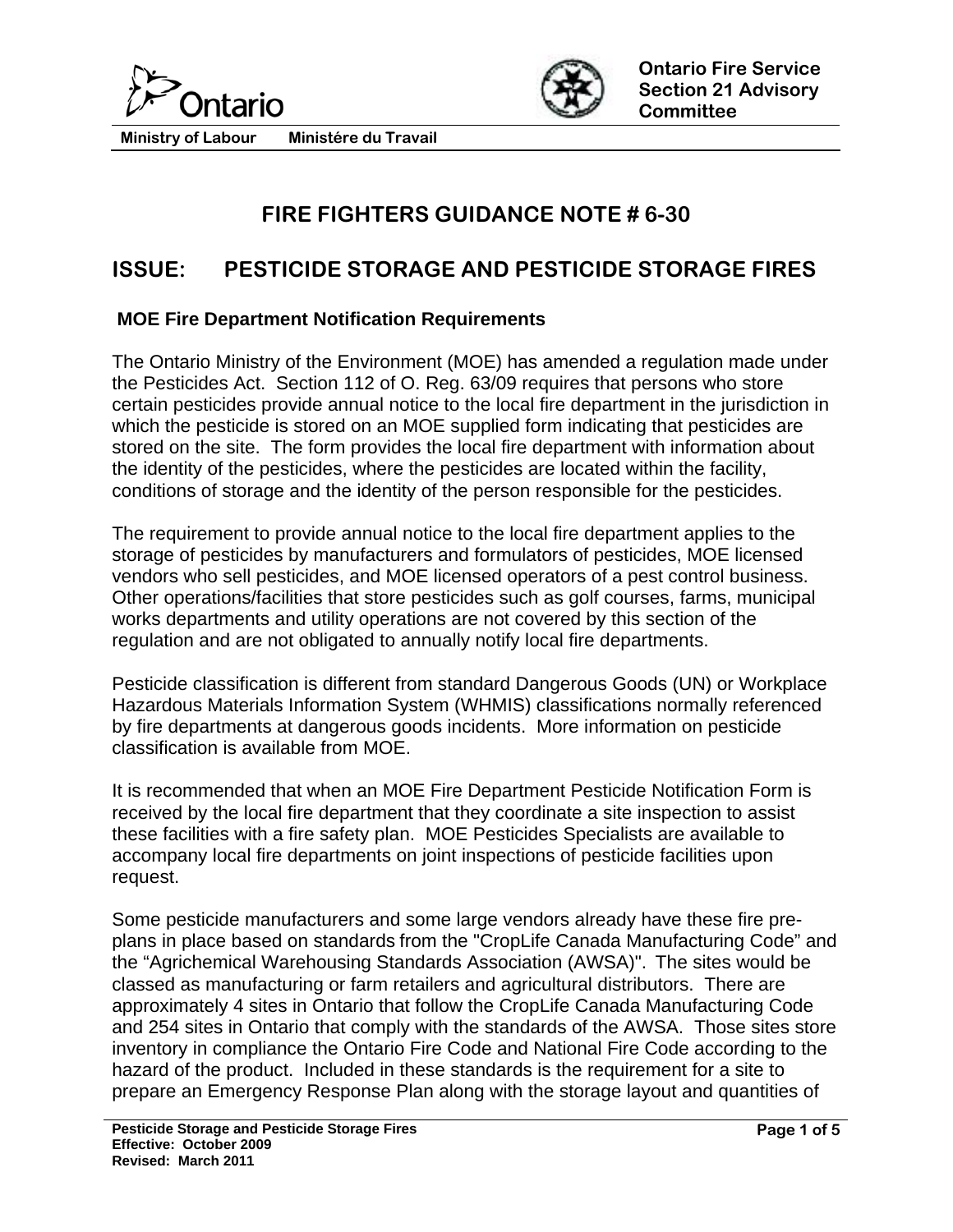



the hazardous and non-hazardous products in the warehouses. A yearly sign off by the local Fire Chief is required for them to meet these industry standards.

Fire departments should also consider inspections of other facilities that may store pesticides such as farms, golf courses, public utilities, etc.

### **Fire Department Pre-Plans for Pesticide Storage Fires**

It is recommended that fire departments develop a fire pre-plan for each pesticide storage site and that a "Controlled Burn" strategy be considered by fire departments for fires that have spread into pesticide materials at these locations. This should be discussed with the owner and the insurance company providing coverage for that property.

Retail vendors who are selling 'domestic' pesticides will be limited in the type of pesticides available and therefore limited quantities would probably be found as part of a larger home improvement retail business. Due to the limited quantities at these retail locations, there may not be a need for a detailed pre-plan that would apply to the larger manufacturing or warehousing operations.

#### **LIFE SAFETY CONCERNS**

- Protection of first responders and the public is a major concern with fires involving pesticides.
- The management of airborne contaminants at ground level hinges on the temperature of combustion, and the exit temperature from a structure. Where fires have been allowed to burn at high temperatures, the risk has been lowered significantly.
- First responders at an incident involving pesticides must be protected with selfcontained breathing apparatus and standard turn-out gear at a minimum.

#### **FIRE CONTROL CONSIDERATONS**

- Where an incident cannot be addressed at the incipient (initial) stage, and where it is possible to ventilate and let burn, this approach should be given serious consideration.
- If a facility is fully involved or free burning, life safety is greatly enhanced by remaining outside the structure upwind of smoke and exhaust gases while the pesticides structure burns itself out.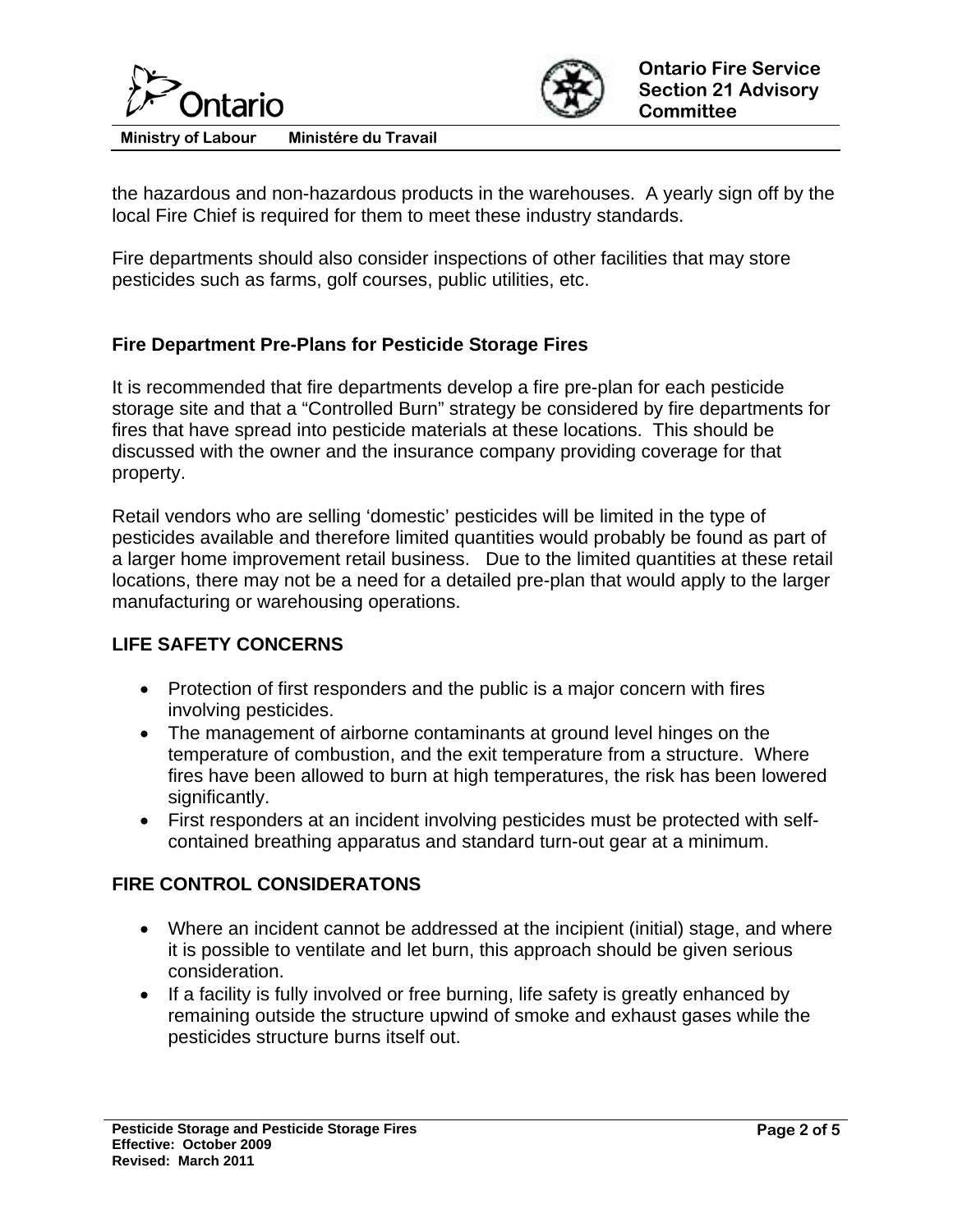



#### **ENVIRONMENTAL CONCERNS**

- Environmental damage, resulting from fires involving pesticides, increases in proportion to the volume of water used in an attempt to control and extinguish the fire.
- The resulting effluent is normally heavily contaminated with toxic compounds and is extremely difficult to contain with diking (other than very heavy clay soils).
- Products of incomplete combustion, due to low temperature burns, tend to be substantially more toxic and less stable than the original compounds.
- Air quality during a pesticide fire, at or near ground level, will deteriorate dramatically as the combustion temperature is reduced. A combustion temperature of 982° Celsius, for example, provides complete thermal decomposition of pesticides with resulting emissions of primarily carbon and water. At this temperature, all contaminants are carried high into the atmosphere where dispersion ensures that toxic levels at or near ground level does not occur.

Please find attached an example of the MOE Form "Fire Department Pesticide Storage Notification" on the following pages. A functional copy of this form is available through the MOE's Environmental Assessment and Approvals Branch (Toll Free: 1-800-461- 6290 or 416-314-8001).

#### **Additional information is available from the following websites:**

<http://www.ene.gov.on.ca/en/contact/regionalmap.php> A contact list for MOE Regional and District Offices. Ask to be directed to the Pesticide Specialists.

[http://www.croplife.ca](http://www.croplife.ca/)

[http://www.awsacanada.com](http://www.awsacanada.com/)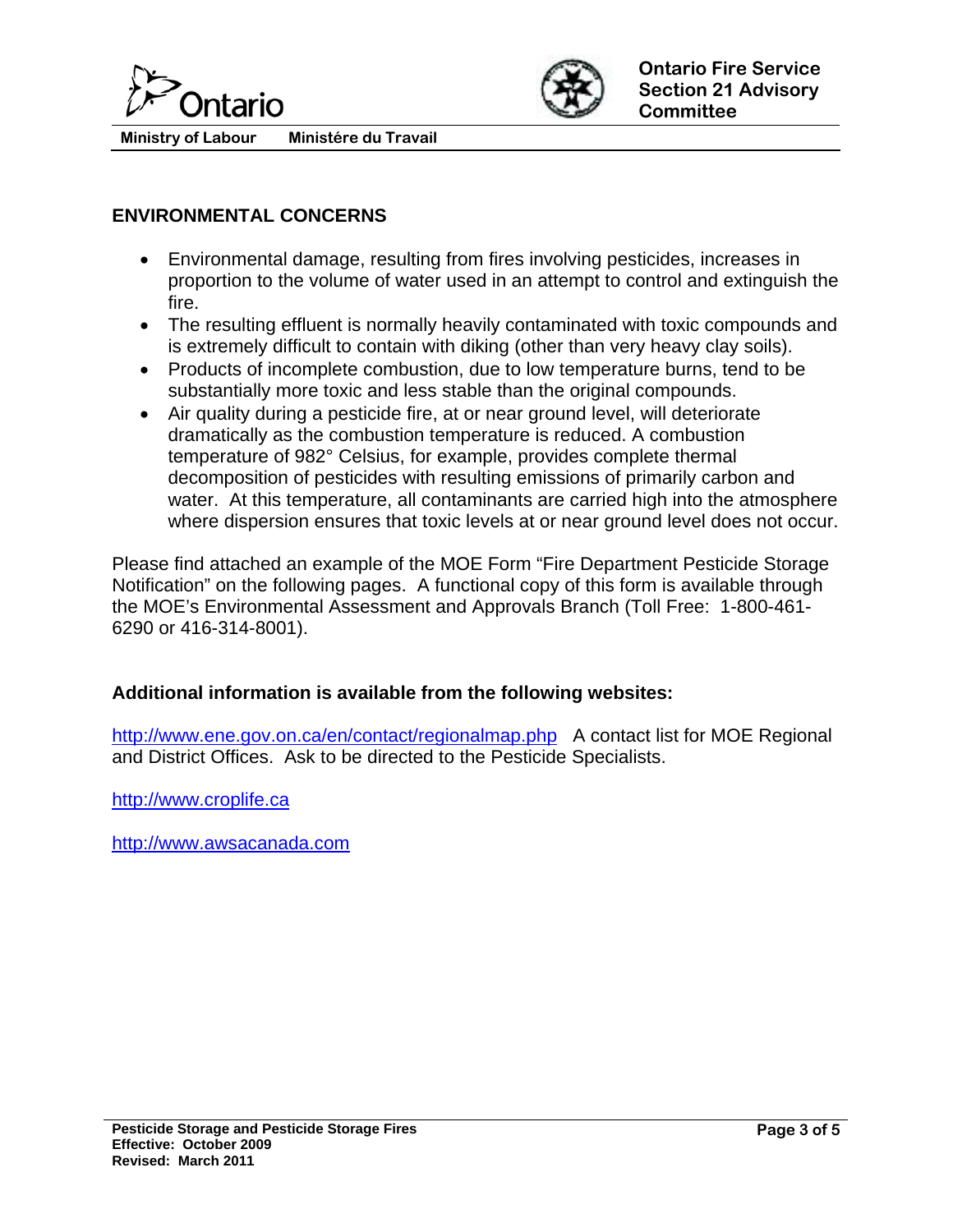



Ministére du Travail **Ministry of Labour** 

#### **Fire Department Pesticide Storage Notification**

**D**Ontario

Ministry of the Environment

Fire Department Pesticide Storage Notification (For reference in case of an emergency)

Ontario Regulation 63/09 under the Pesticides Act requires that:

- .<br>Any person who stores a Class 1 pesticide MUST give a written notice annually to the fire department responsible for the area in
- which the pesticide is stored.<br>Which the pesticide is stored.<br>Every manufacturer<sup>1</sup>, licensed operator or licensed vendor who stores a Class 2, 3, 4, 5, 6, 7, or 8 pesticide MUST give a written notice annually to the fire department responsible for the area in which the pesticide is store

This form, when completed and forwarded to the local fire department, serves as the notification required under Section 112 of O. Reg. 63/09 under the Pesticides Act. Retain a copy for your records. Please notify the fire department if any of the information below changes.

| Name of Fire Department (to which notification is being made)          | Date                     |                                  |       |                                |                                              |  |
|------------------------------------------------------------------------|--------------------------|----------------------------------|-------|--------------------------------|----------------------------------------------|--|
|                                                                        |                          |                                  |       |                                |                                              |  |
|                                                                        |                          |                                  |       |                                |                                              |  |
| Address of Fire Department                                             |                          |                                  |       | Fire Do me Tel the rvo.(s)     |                                              |  |
|                                                                        |                          |                                  |       | Emerg cy No                    |                                              |  |
| City                                                                   | Prov.                    |                                  |       |                                |                                              |  |
|                                                                        |                          | Postal O                         |       | E sine s No. (<br>$n-\epsilon$ | hero.                                        |  |
|                                                                        |                          |                                  |       |                                |                                              |  |
| Business Name                                                          |                          |                                  | leral |                                | * or / sndor" Licence Number (if applicable) |  |
|                                                                        |                          |                                  |       |                                |                                              |  |
|                                                                        |                          |                                  |       |                                |                                              |  |
|                                                                        |                          |                                  |       |                                |                                              |  |
| Address (street                                                        | ur and name or 11 uneror | ide tificat number & treet name) |       |                                |                                              |  |
|                                                                        |                          |                                  |       |                                |                                              |  |
| City.                                                                  | trovindi                 |                                  |       | Postal Code                    |                                              |  |
|                                                                        |                          |                                  |       |                                |                                              |  |
| $-10.$                                                                 |                          |                                  |       | Business Fax No.               |                                              |  |
| <b>Business Tele</b>                                                   |                          |                                  |       |                                |                                              |  |
| Name of Perst Responsible" Ir the Storage of Pesticides (please print) |                          |                                  |       |                                | After Hours Contact Telephone No.            |  |
|                                                                        |                          |                                  |       |                                |                                              |  |
|                                                                        |                          |                                  |       |                                |                                              |  |
| Name of Alterr                                                         | tact (please print):     |                                  |       |                                | After Hours Contact Telephone No.            |  |
|                                                                        |                          |                                  |       |                                |                                              |  |

If No, please describe the specific location of pesticide storage and conditions of storage (e.g. separate or attached facility, temporary or permanent structure, access to facility, location of nearby buildings and water

Part B

Pursuant to Section 112 of O. Reg. 63/09 under the Pesticides Act, I am providing annual notification to the local fire department that the following pesticides are stored at the address indicated on this form.

| in storage<br>(check all<br>that apply) | Pesticide Federal<br>Class  | Federal Description                                                                                                                                                                                                                                                         | Ontario Classification<br>under O. Reg. 63/09 |  |
|-----------------------------------------|-----------------------------|-----------------------------------------------------------------------------------------------------------------------------------------------------------------------------------------------------------------------------------------------------------------------------|-----------------------------------------------|--|
|                                         | Manufacturing               | For use in the manufacture of a pest control product or a<br>product requisied under the Fertilizers Act.                                                                                                                                                                   | (Class 1)                                     |  |
|                                         | Commercial or<br>Restricted | For use in commercial activities that are specified on the<br>label or the restricted class when the label specifies<br>essential conditions respecting the display, distribution or<br>limitations on the use of, or qualifications of persons who<br>may use the product. | (Class 2, 3 or 4)                             |  |
|                                         | Domestic                    | To be distributed primarily to the general public for personal<br>use in or around their homes                                                                                                                                                                              | (Class 4, 5, 6, 7 or 8)                       |  |

1. A manufacturer means a person who carries on business respecting the:

- 
- 
- 

1. A manufacturer means a person who carries on business respecting the:<br>
i. Formulation of a Class 1 pesticide into a product,<br>
ii. Manufacturing of a pesticide into a product,<br>
iii. Incorporation of a pesticide into a pr